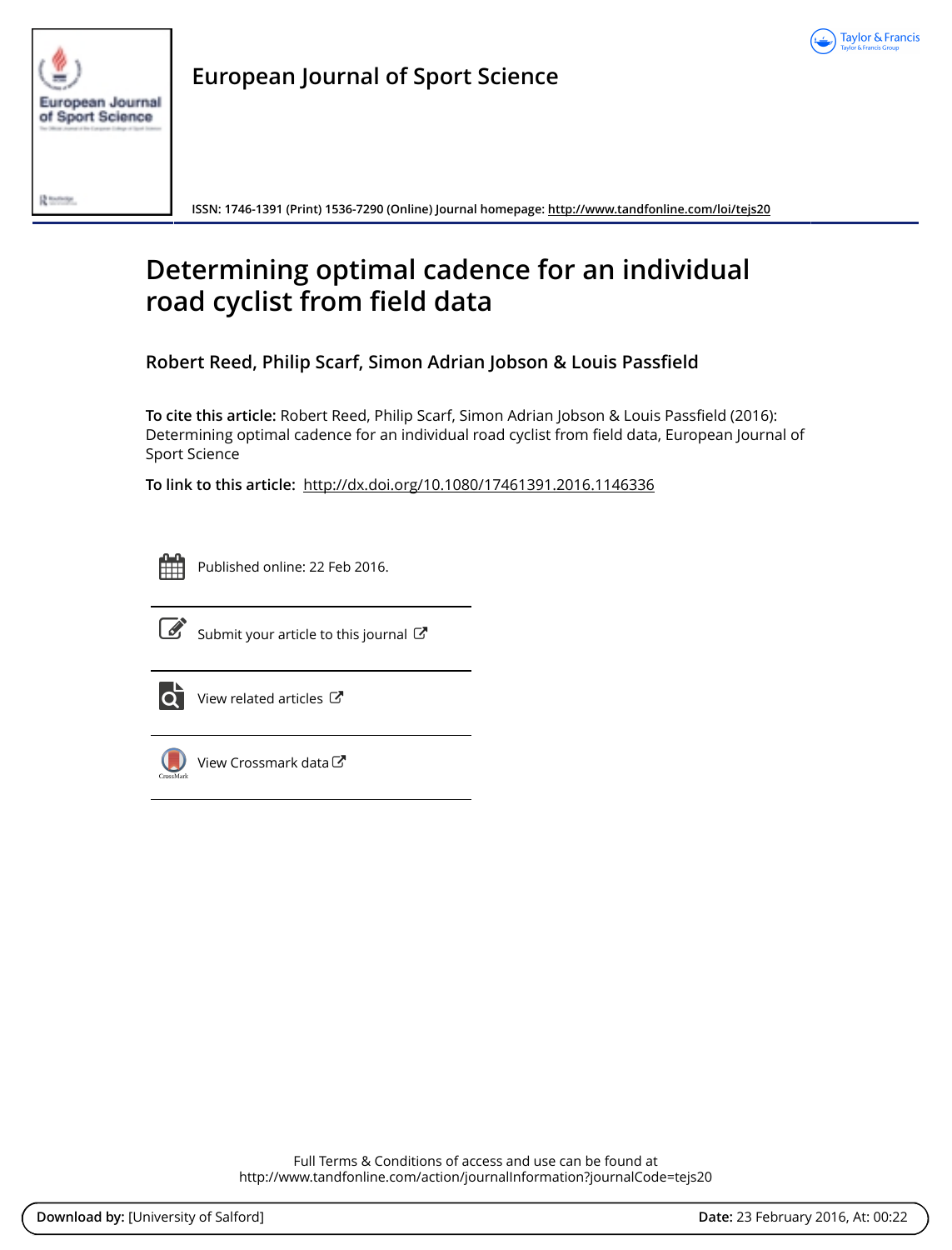# <span id="page-1-0"></span>ORIGINAL ARTICLE

# Determining optimal cadence for an individual road cyclist from field data

ROBERT REED<sup>1</sup>, PHILIP SCARF<sup>1</sup>, SIMON ADRIAN JOBSON<sup>2</sup>, & LOUIS PASSFIELD<sup>3</sup>

<sup>1</sup>Centre for Sports Business, Salford Business School, University of Salford, Salford M5 4WT, UK; <sup>2</sup>Department of Sports Studies, University of Winchester, Sparkford Road, Winchester SO22 4NR, UK & <sup>3</sup>School of Sport and Exercise Sciences, University of Kent, Medway Building, Chatham, Kent ME4 4AG, UK

#### Abstract

The cadence that maximises power output developed at the crank by an individual cyclist is conventionally determined using a laboratory test. The purpose of this study was two-fold: (i) to show that such a cadence, which we call the optimal cadence, can be determined using power output, heart-rate, and cadence measured in the field and (ii) to describe methodology to do so. For an individual cyclist's sessions, power output is related to cadence and the elicited heart-rate using a non-linear regression model. Optimal cadences are found for two riders (83 and 70 revolutions per minute, respectively); these cadences are similar to the riders' preferred cadences (82–92 rpm and 65–75 rpm). Power output reduces by approximately 6% for cadences 20 rpm above or below optimum. Our methodology can be used by a rider to determine an optimal cadence without laboratory testing intervention: the rider will need to collect power output, heart-rate, and cadence measurements from training and racing sessions over an extended period (>6 months); ride at a range of cadences within those sessions; and calculate his/ her optimal cadence using the methodology described or a software tool that implements it.

Keywords: Cycling; power; heart-rate; training load; TRIMP

# Introduction

Many laboratory-based studies have sought to determine an optimal cadence (Coast & Welch, [1985](#page-8-0), 90– 105 rpm; Eckermann & Millahn, [1967,](#page-8-0) 30–60 rpm; Hagberg, Mullin, Giese, & Spitznagel, [1981](#page-8-0), 80–90 rpm; Wildrick, Freedson, & Hamill, [1992,](#page-9-0) 35–57 rpm). Little consensus has emerged from these studies with some arguing that high cadences (preferred by professional cyclists) are optimal (Hagberg et al., [1981](#page-8-0)), that optimal cadence varies with workrate (Foss & Hallen, [2004](#page-8-0)), or that high cadences are not optimal (Jacobs, Berg, Slivka, & Noble, [2013;](#page-8-0) Stebbins, Moore, & Casazza, [2014](#page-9-0)). There is some agreement that very high cadences are inefficient. This is likely due to factors such as the cost of moving the lower limbs (Winter & Knudsen, [2011\)](#page-9-0), the muscle fibres involved exceeding their most efficient contractile velocities, and the increase in energy needed to stabilise the upper body (Hagberg et al., [1981](#page-8-0); Leirdal & Ettema, [2011](#page-8-0); Samozino,

Horvais, & Hintzy, [2006\)](#page-9-0). However, most of the above studies are concerned with identifying the optimal cadence in terms of cycling efficiency. Abbiss, Peiffer, and Laursen [\(2009\)](#page-8-0) point out that the ideal cycling cadence may differ according to criteria adopted. They then state that the cadence chosen by cyclists may be selected according to whether it is the most economical, produces higher power output or reduces fatigue, or simply feels more comfortable. Ultimately, they conclude that the optimal cadence and criteria for its choice for an individual cycling task remain unclear.

Given the limitations of general conclusions about optimal cadence, a different field-based approach may be useful. With the advent of portable cycling power meters it may be possible to determine an optimal cadence for individual road cyclists from data gathered in the field using measures of their power output, cadence, and heart-rate. This change to the typical scientific paradigm presumes that analysis of cyclists' historical field data may provide an

Correspondence: Philip Scarf, Centre for Sports Business, Salford Business School, University of Salford, Salford M5 4WT, UK. E-mail: [p.a.](mailto:p.a.scarf@salford.ac.uk) [scarf@salford.ac.uk](mailto:p.a.scarf@salford.ac.uk)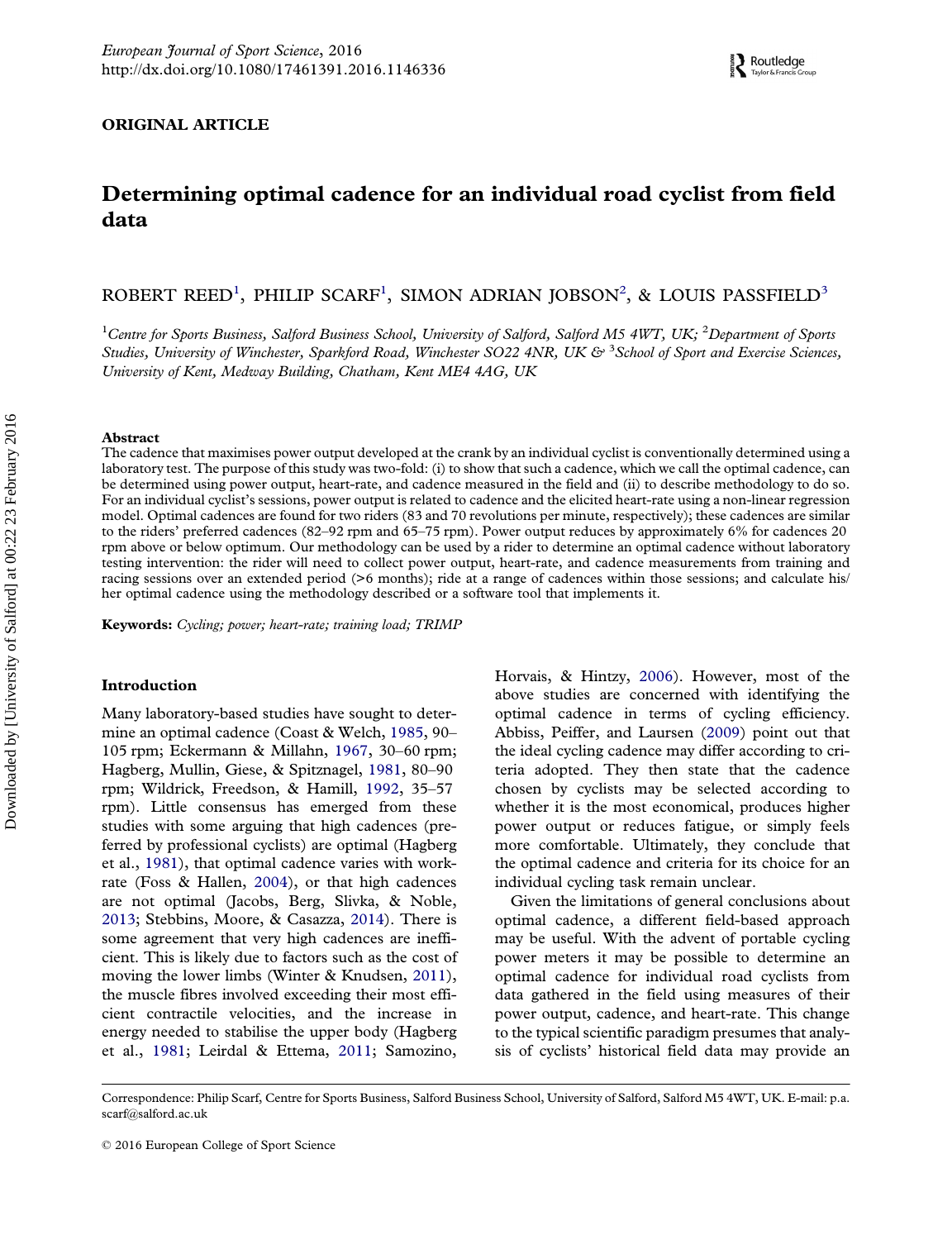<span id="page-2-0"></span>insight into the cadences that cyclists select and the correlates that are significant in this choice. To seek optima from a range of uncontrolled field observations rather than from laboratory-controlled manipulations raises some key issues regarding: the practicality of obtaining a meaningful estimate of optimal cadence from field data; the appropriate methodology to obtain such an estimate; and the limitations of this methodology. To address these issues this study defines optimal cadence as that which maximises power output developed for a given heart-rate. For practical purposes this definition of optimal cadence is adopted because heartrate can be interpreted as a proxy for metabolic work-rate (Churchill, Sharma, & Balachandran, [2009\)](#page-8-0). Further, power output developed at the crank and heart-rate are easily measured in the field; and the definition allows the cadence that maximises power output for a given heart-rate to vary with heart-rate, paralleling the idea that the cadence that maximises gross efficiency may vary with the workrate (Chavarren & Calbet, [1999](#page-8-0); Coast & Welch, [1985;](#page-8-0) MacIntosh, Neptune, & Horton, [2000;](#page-8-0) Seabury, Adams, & Ramey, [1977](#page-9-0)). Finally, to our knowledge this study presents the first attempt to calculate an optimal cadence from field data on power output, heart-rate, and cadence. The most closely related work is that of Sassi, Rampinini, Martin, and Morelli ([2008](#page-9-0)) who used field data to relate cadence, freely chosen by the riders, to road gradient, but without taking account of heart-rate.

# Methods

# Description of the participating riders and their field data

The methodology developed is illustrated using the cycling data of four competitive, male riders. These riders collected data on power output, heart-rate, and cadence for nominally all their sessions over a period in 2006–2008. Unlike in the laboratory tests mentioned above, there was no prescription regarding cadence control and cyclists rode with wideranging cadence, heart-rate, and power output. At the time the data were collected the ages, masses, and heights of the riders were 21, 40, 52, 45 years, 61, 76, 75, 74 kg, and 171, 178, 175, 183 cm. Power output was measured using power-meter cranks (Schoberer Rad Messtechnik (SRM), Julich, Germany); the sampling interval for the three variables was 5 seconds. Although the data were not collected specifically for this study, the riders gave written, informed consent for their data to be used in this study, and the study received ethics committee approval at the University of Kent and was carried out

according to the principles of the Declaration of Helsinki (World Medical Association, [2013](#page-9-0)). The cranks were all serviced and calibrated by SRM immediately prior to the data collection period. The calibration of the cranks was verified part way through the data collection period using calibrated weights (Wooles, Robinson, & Keen, [2005](#page-9-0)). The mean power output, mean heart-rate, mean cadence, and duration of each recorded session for the four riders are shown in [Figure 1.](#page-3-0) The authors did not know: (a) if a session was racing or training and (b) if a rider collected data for every one of their sessions over the period of data collection. This is only problematic if the relationship between power output, heart-rate, and cadence differs between training and racing or if some factor related to these variables has influenced the presence/absence of data; this is unlikely.

#### Power output and heart-rate relationship

In the empirical models described below, power output is related to heart-rate and cadence. The nature of the power output, heart-rate relationship, and the time-lag between the power output and the heart-rate response must be specified. Grazzi et al. ([1999](#page-8-0)) conclude from a study with 500 tests and 290 participants that the relationship is to a large extent proportional (correlation 0.98 for heart-rates between 90 bpm and 180 bpm). The lag between a change in power output and the heart-rate response is less clear from literature. Jeukendrup and van Diemen [\(1998](#page-8-0)) discuss the basis of the lag, but do not indicate its size. Stirling, Zakynthinaki, Refoyo, and Sampredo [\(2008\)](#page-9-0) conclude, from a study in which one 33-year-old male undertook a track running session with five efforts and 10 minutes rest between each effort, that large changes (up and down) in heart-rate occur over 30–60 seconds. For smaller changes, the time lag may be considerably less. Consequently, this paper experiments with a heart-rate lag, denoted by  $l$ , of between 5 and 60 seconds.

#### Data processing

To reduce serial dependence, the 5-second observations were systematically sampled every mth measurement. The explanatory power of the models is not sensitive to  $m$ , and so the sampling interval is set at 120 seconds ( $m = 24$ ). Sessions were combined to provide one large series for an individual rider. Alternatively, a session effect might be modelled as a random effect in a mixed model, but this is not pursued further. Instead this study uses other within-session and between-sessions explanatory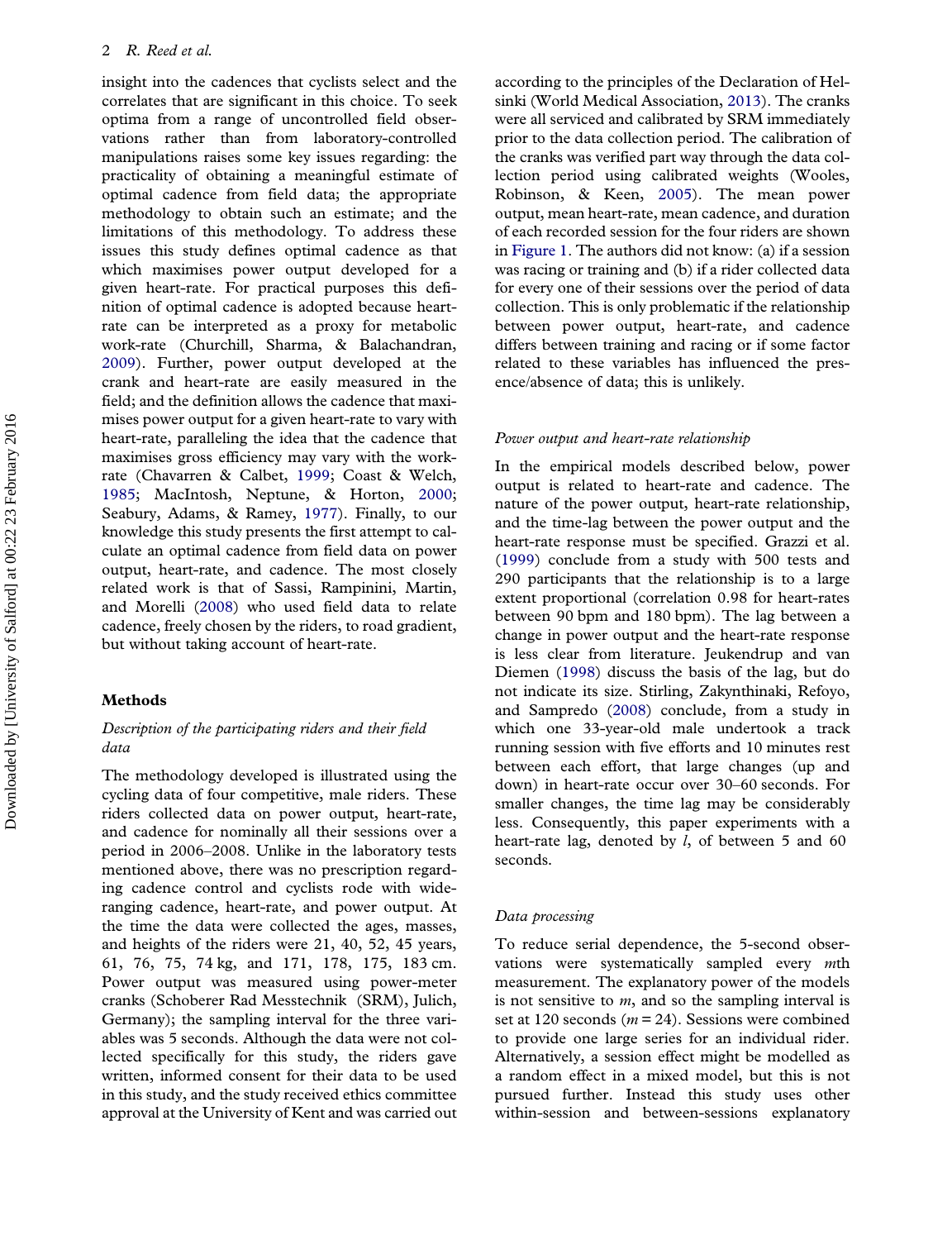<span id="page-3-0"></span>

Figure 1. Means for each training session for each rider. Rows correspond to power output (watts), heart-rate (bpm), cadence (rpm), and duration (minutes); columns corresponding to riders 1–4.

variables to represent session and long-term training load effects. Outliers that were the result of missrecording were removed. Finally, only those recorded measurements for which heart-rate was higher than the individual's mean heart-rate were used in the model fitting, since such data will be more representative of competition than the complete record.

# An empirical model of power output, heart-rate, and cadence

While heart-rate principally acts as a response to power output, cadence, and other training related variables, it is convenient, for determining optimal cadence, to invert this relationship and to regard power output as explained by the covariates. The model we propose for an individual rider is

$$
P_t = \mu \times C_t^{\alpha} e^{-\beta C_t} \times H_{t+l}^{\gamma} \times e_t.
$$

where  $P_t$  is the power output at time t,  $C_t$  is the cadence at time  $t$ ,  $H_{t+l}$  is the heart-rate (response)  $l$  time units later (within the same session),  $\mu$  is a constant, and the error term is such that  $\log e_t = \varepsilon_t \sim N(0, \sigma^2)$  (independent). The parameters  $\mu$ ,  $\alpha$ ,  $\beta$ ,  $\gamma$ , and  $\sigma^2$  must be estimated from the field data. This model has the desirable properties: (a) power output is zero when cadence is zero; (b) when  $\beta > 0$  there exists a cadence at which the mean power output is maximum. The simpler quadratic model  $\overline{P}_t = \mu + aC_t + bC_t^2 + cH_{t+l}$  possesses the property (b) (when  $b < 0$ ) but not the property (a). Although the response variable in this regression model is power output, the model does not imply that power output is caused by the heart-rate but merely that power output is related to the heart-rate at some time in the future.

The logarithmic transform

$$
\log P_t = \log \mu + \alpha \log C_t - \beta C_t + \gamma \log H_{t+l}
$$
  
+  $\varepsilon_t$  (1)

was fitted by ordinary least squares using the R software package (R Development Core Team, [2005\)](#page-9-0).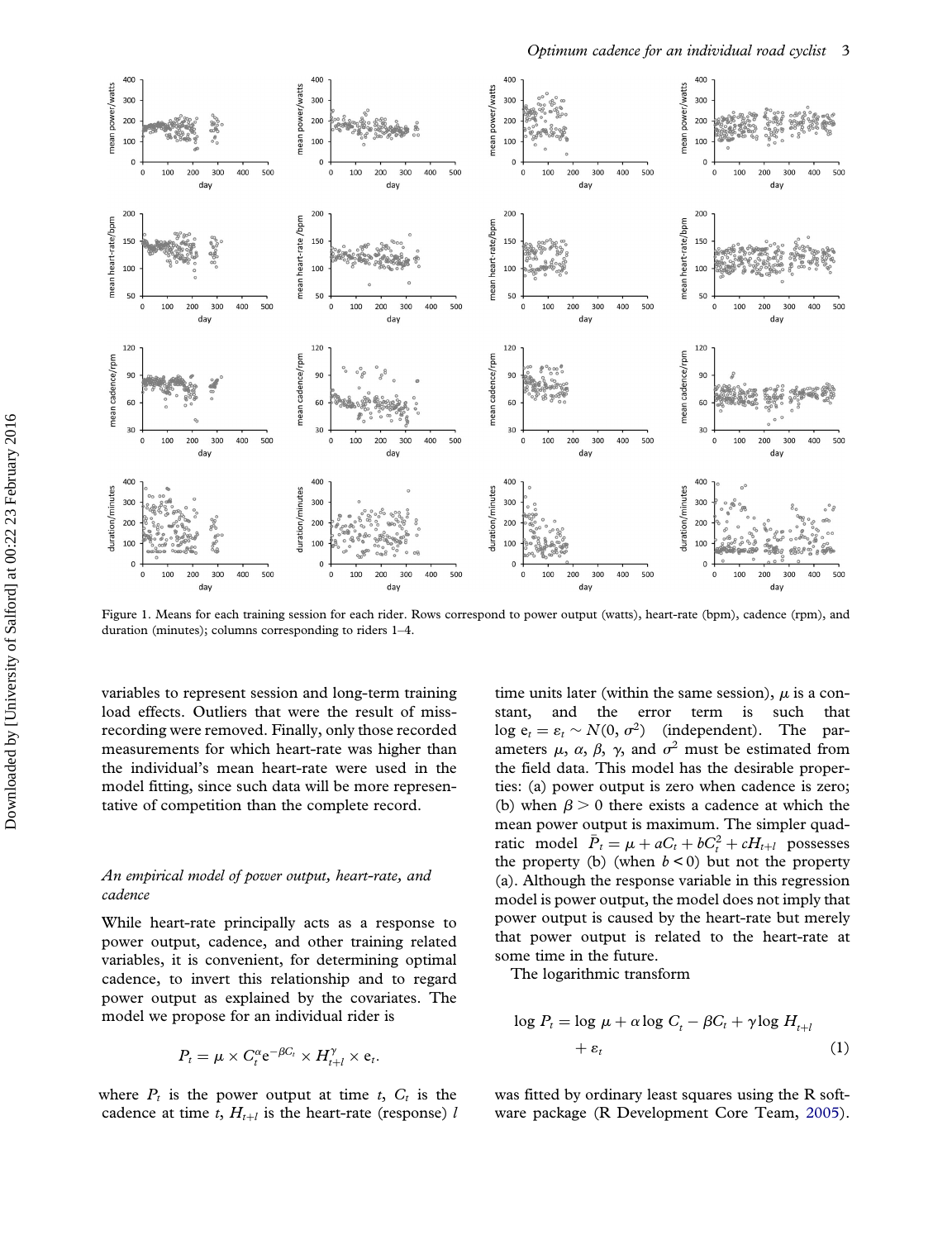<span id="page-4-0"></span>Equation (1) implies that the mean power output at time  $t$  is

$$
\bar{P}_t = E(P_t) = \mu \times C_t^{\alpha} e^{-\beta C_t} \times H_{t+l}^{\gamma} \times \exp(\sigma^2/2). (2)
$$

Model (1) might be modified so that the power output is related to the heart-rate excess,  $(H_{t+1} - h_0)$ , where  $h_0$  is the resting heart-rate:  $\log P_t = \log \mu + \alpha \log C_t - \beta C_t + \gamma \log (H_{t+l} - h_0) + \varepsilon_t.$ Then the model possesses the further desirable property that when  $H_{t+l} = h_0$ ,  $P_t = 0$ . This model was fitted but did not change the estimates of the key cadence parameters,  $\alpha$  and  $\beta$ , because, perhaps, only those observations with "above average" heartrate were used.

The model (1) might also be refined to account for serial dependence. However, least squares estimation of covariate effects is robust to serial dependence, although the standard errors of estimates are underestimated. Furthermore, the linear regression model with first-order autocorrelated errors (Kariya & Kurata, [2004,](#page-8-0) p. 25) assumes that covariates themselves are not autocorrelated, which is not the case here. Therefore, it is sensible to use systematic sampling.

#### Optimal cadence

The optimal cadence, according to the definition in this study, is obtained by differentiating equation (2) with respect to cadence, regarding the other variables as constants, equating the result to zero, and solving for the cadence. It is more convenient to differentiate the logarithm of the expected power output ( $\overline{P}_t$  will be maximised when log  $\overline{P}_t$  is maximised). The subscript  $t$  is dropped since it is implied that the expected power output developed and cadence applied are concurrent. Thus,  $d \log P/dC = \alpha/C - \beta$ , so that  $dP/dC = 0$  when  $C = \alpha/\beta$ . This cadence maximises the expected power output, provided the second derivative is negative, that is, if  $d^2 \log \bar{P}/dC^2 = -\alpha/C^2 < 0$ , and hence if  $\alpha > 0$ , and is also positive if  $\beta > 0$ . Thus, if  $\alpha > 0$ and  $\beta > 0$ ,

$$
C = \alpha/\beta. \tag{3}
$$

is the optimal finite, positive cadence and is denoted by  $C^*$ . The heart-rate coefficient  $\gamma$  should be positive and near 1 since power output and heart-rate are broadly proportional (Grazzi et al., [1999](#page-8-0)).

The estimated optimal cadence is found by substituting model parameter estimates into (3). Confidence intervals for optimal cadence can be found using the delta method (Casella & Berger, [2002,](#page-8-0) p. 240): the variance of  $C^*$  is approximately var  $C^* = 2(\alpha \text{ var } \beta - \beta \text{cov}(\alpha, \beta))/\beta^3$ , so that an approximate 95% confidence interval is approximate  $C^*$  + 1.96  $\times \sqrt{\text{var } C^*}$ .

To describe the practical significance of an optimal cadence (if it exists), it is informative to use the interval of cadence over which the expected power output varies by at most r percent below the expected power output at the optimal cadence.

# Training load covariates

To account for the possible effect of the accumulation of fatigue on the power output, heart-rate, and cadence relationship and hence on the optimal cadence, two measures of training load related to the training impulse are calculated.

The training load accruing from a particular session at time  $\tau$  within the session is defined as

$$
d\sum_{\tau=1}^{t}f_{\tau}e^{bf_{\tau}}} \tag{4}
$$

where  $f_{\tau} = (H_{\tau} - h_0)/(h_{\text{max}} - h_0)$  is the heart-rate fraction reserve at time  $\tau$  within a session,  $H_{\tau}$  is the heart-rate at time  $\tau$ , and  $h_{\text{max}}$  and  $h_0$  are the maximum and resting heart-rates for the individual rider. This quantifies the within-session training load dynamically. In the manner of the classic definition of TRIMP (Morton, Fitz-Clarke, & Banister, [1990\)](#page-8-0), TRIMP =  $dT\tilde{f}e^{b\tilde{f}}$ , it puts more weight on instances with a high heart-rate when heart-rate varies within a session. As in Morton et al. ([1990\)](#page-8-0),  $b$  is set to 1.92. Resting heart-rate was self-reported and taken in the morning upon waking; maximum heart-rate was the highest recorded in the participant's data. TRIMP is a dimensionless quantity, although it is important that the time units used in the calculation of  $f_\tau$  and d are consistent; that is, if heart-rate is measured in beats per minute then duration should be measured in minutes, so that the classic TRIMP measure (heart-rate  $\times$  duration,  $dT$ ) is the total number of heart beats in a session (Jobson, Passfield, Atkinson, Barton, & Scarf, [2009\)](#page-8-0). When this new TRIMP term (expression 4) interacts with cadence in the regression model, variation in optimal cadence within a session can be explored. That is, the model will allow the possibility that optimal cadence changes as a rider tires during a session.

To quantify the cumulative effect of training loads of previous sessions on the current session, a cumulative TRIMP is defined as follows. The session TRIMP (expression 4 with  $t$  set to the final time point of the session) is calculated. For session  $i$ denote this by  $X_i$ . Then in the spirit of the Banister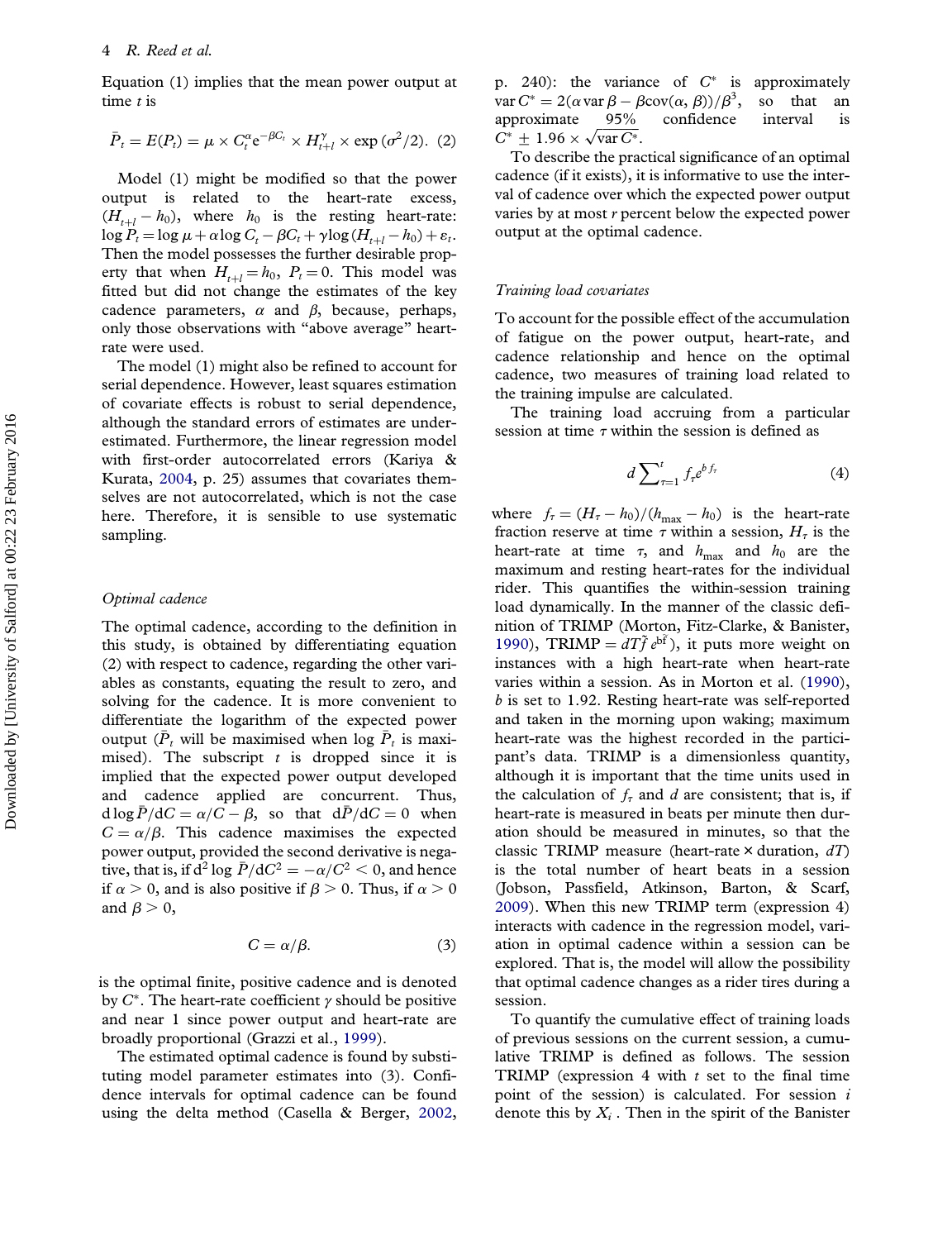<span id="page-5-0"></span>model (e.g. Calvert, Banister, Savage, & Bach, [1976\)](#page-8-0), the cumulative TRIMP at session  $i$  is a weighted sum of previous session TRIMPs such that more weight is given to more recent sessions:  $Z_i = \sum_{k=1}^{i-1} \varphi^{j_i-j_k} X_{i-k}$ . where  $j_i$  is the day number of session i (taking the first day of the training schedule as day 1). The decay coefficient  $\varphi$  determines how much weight is given to the most recent sessions. This cumulative TRIMP is then introduced into the regression model in two possible ways:

$$
\log P_t = \log \mu + \alpha \log C_t - \beta C_t + \gamma \log H_{t+l}
$$
  
+  $\delta_t \log Z_{i_t} \log C_t.$  (5)

$$
\log P_t = \log \mu + \alpha \log C_t - \beta C_t + \gamma \log H_{t+l} + \delta \log Z_{i_t}, \tag{6}
$$

where  $i_t$  is the session number at time t. Here cadence is either interacting with TRIMP (equation 5) or not (equation 6). With the interaction term present, the optimal cadence is  $C^* = (\alpha + \delta \log Z)/\beta$ , so that the optimal cadence is training load (TRIMP) specific. The within-session TRIMP is introduced into the model in a similar way, so that an interaction term allows the optimal cadence to vary within a session, according to the training load (fatigue) experienced within the session so far. In both approaches, the TRIMP term in the model allows power output to vary with training load, thus modelling the effect of within-session (short-term) fatigue or accumulated (long-term) fatigue. It may also be interesting to consider whether optimal cadence varies over multiple sessions as a consequence of changing fitness. This effect is discussed in passing by Passfield and Doust

([2000](#page-9-0)). However, a study of such an effect is beyond the scope of this paper.

The criterion used for selecting the best model is minimum AIC (AIC =  $-2 \ln(L) + 2p$ , where L is the log-likelihood value and  $p$  the number of parameters (Kendall, Stuart, Ord, & Arnold, [1999](#page-8-0), p. 748)). The explanatory power  $(R^2)$ , the amount of variation in the response variable explained by the explanatory variables, is also used to compare models with the same number of parameters, and for measuring the effectiveness of additional covariates. Finally, the values of parameter estimates themselves can be used since  $\alpha > 0$  and  $\beta > 0$  is required for a finite, positive optimal cadence to exist.

# Results

Table I shows the results for the basic model (equation 1) for heart-rate lags,  $l$ , of 1, 2, 6, and 12 time units. The positive values of  $\alpha$  and  $\beta$  for riders 1 and 2 thus yield (from equation 3) optimal cadences of  $83 \pm 1$  rpm and  $70 \pm 1$  rpm, respectively. Negative  $\beta$  for riders 3 and 4 imply that optimal cadences cannot be determined. Indeed the model is a better fit for riders 1 and 2 than for riders 3 and 4 in many respects: standard errors of coefficients are smaller; explanatory power  $(R^2)$  is higher. The explanatory power of the model is greatest for  $l = 6$ (30 seconds). [Table II](#page-6-0) considers the practical significance of the estimated optimal cadences. The riders preferred cadences were 82–92 rpm and 65–75 rpm, respectively. [Figure 2](#page-6-0) shows the power output against cadence for riders 1 and 2, and the fitted power-outputs. The preferred cadences are inferred directly from these data. [Figure 2](#page-6-0) also shows the

Table I. Coefficient estimates (standard errors in parenthesis) and explanatory power for the power output/heart-rate model, equation (1), for each rider and for different values of heart-rate lag, l.

|         |                | $\alpha$   | β                | $\gamma$   | $\log \mu$    | $R^2$ | AIC    |
|---------|----------------|------------|------------------|------------|---------------|-------|--------|
| Rider 1 | 1              | 1.58(0.01) | 0.021(0.0005)    | 0.91(0.06) | $-4.59(0.29)$ | 84.0  | 69,664 |
|         | $\overline{c}$ | 1.56(0.01) | 0.020(0.0005)    | 0.90(0.06) | $-4.51(0.31)$ | 84.2  | 70,919 |
|         | 6              | 1.53(0.01) | 0.018(0.0006)    | 0.77(0.07) | $-3.88(0.33)$ | 85.9  | 72,600 |
|         | 12             | 1.51(0.01) | 0.017(0.0006)    | 0.71(0.07) | $-3.55(0.35)$ | 85.8  | 72,727 |
| Rider 2 | 1              | 1.66(0.02) | 0.024(0.0008)    | 0.75(0.08) | $-3.71(0.42)$ | 74.7  | 50,095 |
|         | 2              | 1.65(0.02) | 0.024(0.0009)    | 0.84(0.09) | $-4.15(0.44)$ | 75.9  | 50,659 |
|         | 6              | 1.61(0.02) | 0.023(0.0010)    | 0.61(0.10) | $-2.99(0.49)$ | 76.5  | 51,362 |
|         | 12             | 1.56(0.02) | 0.020(0.0010)    | 0.28(0.11) | $-1.36(0.51)$ | 75.7  | 52,218 |
| Rider 3 | 1              | 1.17(0.03) | $-0.0015(0.001)$ | 1.06(0.14) | $-5.19(0.68)$ | 58.9  | 32,595 |
|         | 2              | 1.13(0.03) | $-0.0033(0.001)$ | 1.05(0.14) | $-5.14(0.70)$ | 61.2  | 33,024 |
|         | 6              | 0.99(0.03) | $-0.0095(0.001)$ | 1.23(0.15) | $-5.95(0.75)$ | 63.5  | 33,228 |
|         | 12             | 0.95(0.04) | $-0.0113(0.002)$ | 0.92(0.15) | $-4.45(0.75)$ | 63.6  | 33,156 |
| Rider 4 | 1              | 0.15(0.03) | $-0.0007(0.002)$ | 1.47(0.14) | $-2.59(0.69)$ | 8.7   | 82,794 |
|         | 2              | 0.09(0.03) | $-0.0055(0.002)$ | 0.09(0.15) | $-4.08(0.77)$ | 9.2   | 83,476 |
|         | 6              | 0.18(0.04) | $-0.0020(0.002)$ | 1.47(0.16) | $-2.84(0.78)$ | 11.1  | 84,747 |
|         | 12             | 0.20(0.04) | $-0.0012(0.002)$ | 1.72(0.17) | $-4.25(0.82)$ | 12.6  | 85,994 |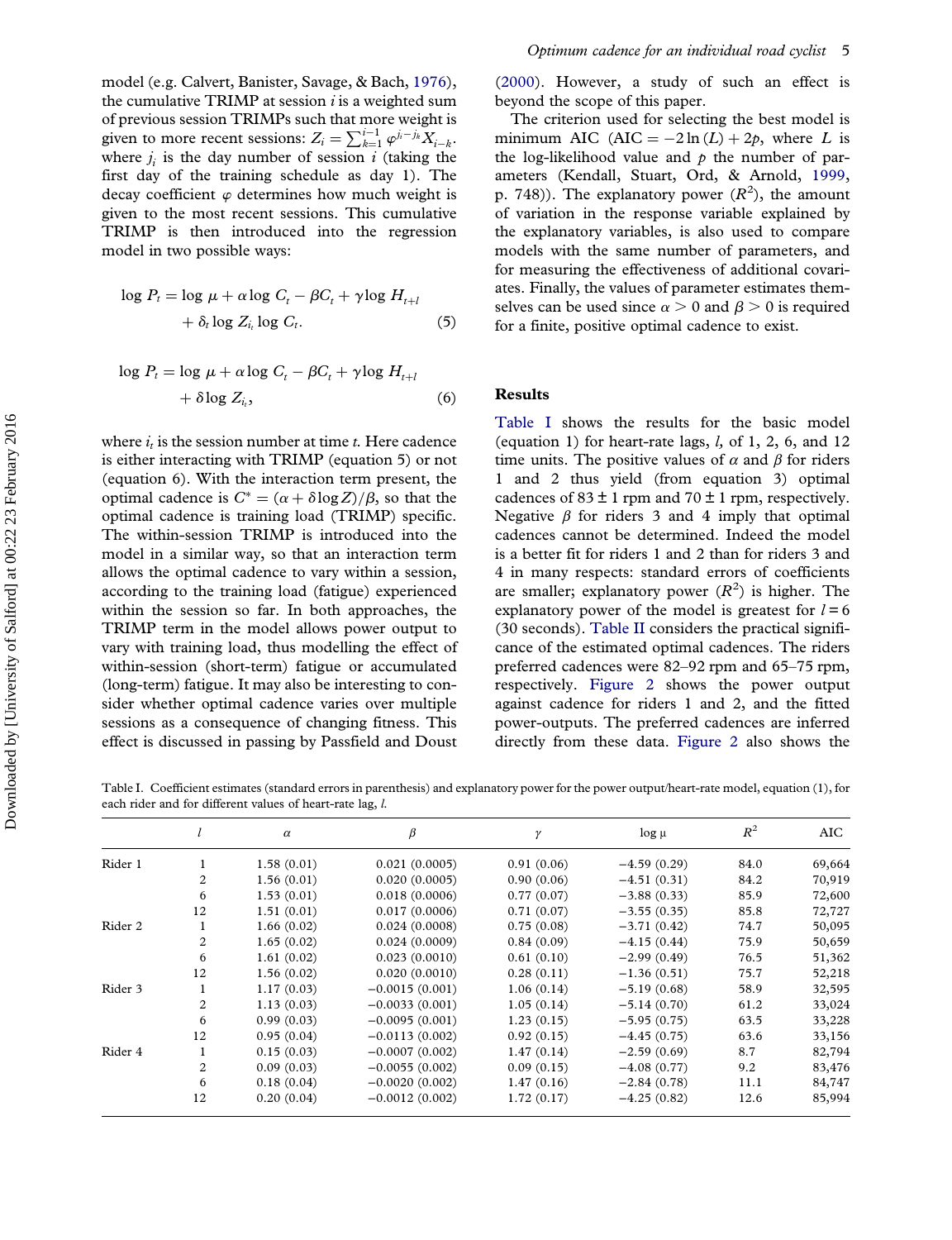<span id="page-6-0"></span>Table II Fitted, expected power output for model (equation 1) for a range of cadences above and below the statistically optimum cadence, along with the percentage reduction in power output for each sub-optimal cadence. Rider 1 (left) and rider 2 (right), for heart-rate lags of 30 seconds, at heart-rates of 151 and 139 beats per minute for riders 1 and 2 respectively.

| Change in<br>C from $C^*$ | Cadence | Expected<br>power<br>output | Change in<br>power<br>output | $%$ change in<br>power<br>output | Change in<br>C from $C^*$ | Cadence | Expected<br>power<br>output | Change in<br>power<br>output | % change in<br>power<br>output |
|---------------------------|---------|-----------------------------|------------------------------|----------------------------------|---------------------------|---------|-----------------------------|------------------------------|--------------------------------|
| $-20$                     | 63.4    | 178.2                       | $-9.6$                       | $-5.1$                           | $-20$                     | 50.4    | 174.9                       | $-14.7$                      | $-7.7$                         |
| $-10$                     | 73.4    | 185.5                       | $-2.2$                       | $-1.2$                           | $-10$                     | 60.4    | 186.2                       | $-3.4$                       | $-1.8$                         |
| $-5$                      | 78.4    | 187.2                       | $-0.5$                       | $-0.3$                           | $-5$                      | 65.4    | 188.8                       | $-0.8$                       | $-0.4$                         |
| $\overline{0}$            | 83.4    | 187.8                       |                              |                                  | $\mathbf{0}$              | 70.4    | 189.6                       |                              |                                |
| 5                         | 88.4    | 187.3                       | $-0.5$                       | $-0.3$                           | 5                         | 75.4    | 188.8                       | $-0.7$                       | $-0.4$                         |
| 10                        | 93.4    | 185.9                       | $-1.9$                       | $-1.0$                           | 10                        | 80.4    | 186.8                       | $-2.8$                       | $-1.5$                         |
| 20                        | 103.4   | 180.8                       | $-7.0$                       | $-3.7$                           | 20                        | 90.4    | 179.5                       | $-10.1$                      | $-5.3$                         |

power output against heart-rate, noting that we have discarded data in which the heart-rate is less than the mean, rider-specific heart-rate for that rider.

Introducing terms in the model corresponding to the accumulated fatigue (models 5 and 6) did not yield significant improvements  $R^2$ . Results were likewise when the within-session TRIMP variable was considered. Also, an additional term in the model for the interaction between heart-rate and cadence was non-significant, implying that an optimal cadence if it exists does not depend on the heartrate and hence the level of power output. Full details of the results of these particular analyses are given in Reed ([2013](#page-9-0)).

#### **Discussion**

The variability in the power output–cadence relationship (Figure 2) is very large. However, heart-rate variation explains much of this variability for riders 1 and 2 ( $R^2$  = 84 and 75%, respectively). This is not the case for riders 3 and 4 ( $R^2$  = 59 and 9%, respectively). It is not surprising therefore that an optimal cadence for rider 4 cannot be estimated from these data, and it is reasonable to suppose that satisfactory estimation of an optimal cadence requires a good power output-cadence "signal". Thus, successful determination of an optimal cadence may depend as much on the variability in the riding of the rider as on the



Figure 2. Power output (watts) vs. cadence (rpm) and heart-rate: (a,b) rider 1; (c,d) rider 2. Solid line: fitted, expected power output from the model equation (1) with heart-rate 151 bpm (rider 1), 139 bpm (rider 2); heart-rate lag 30 seconds.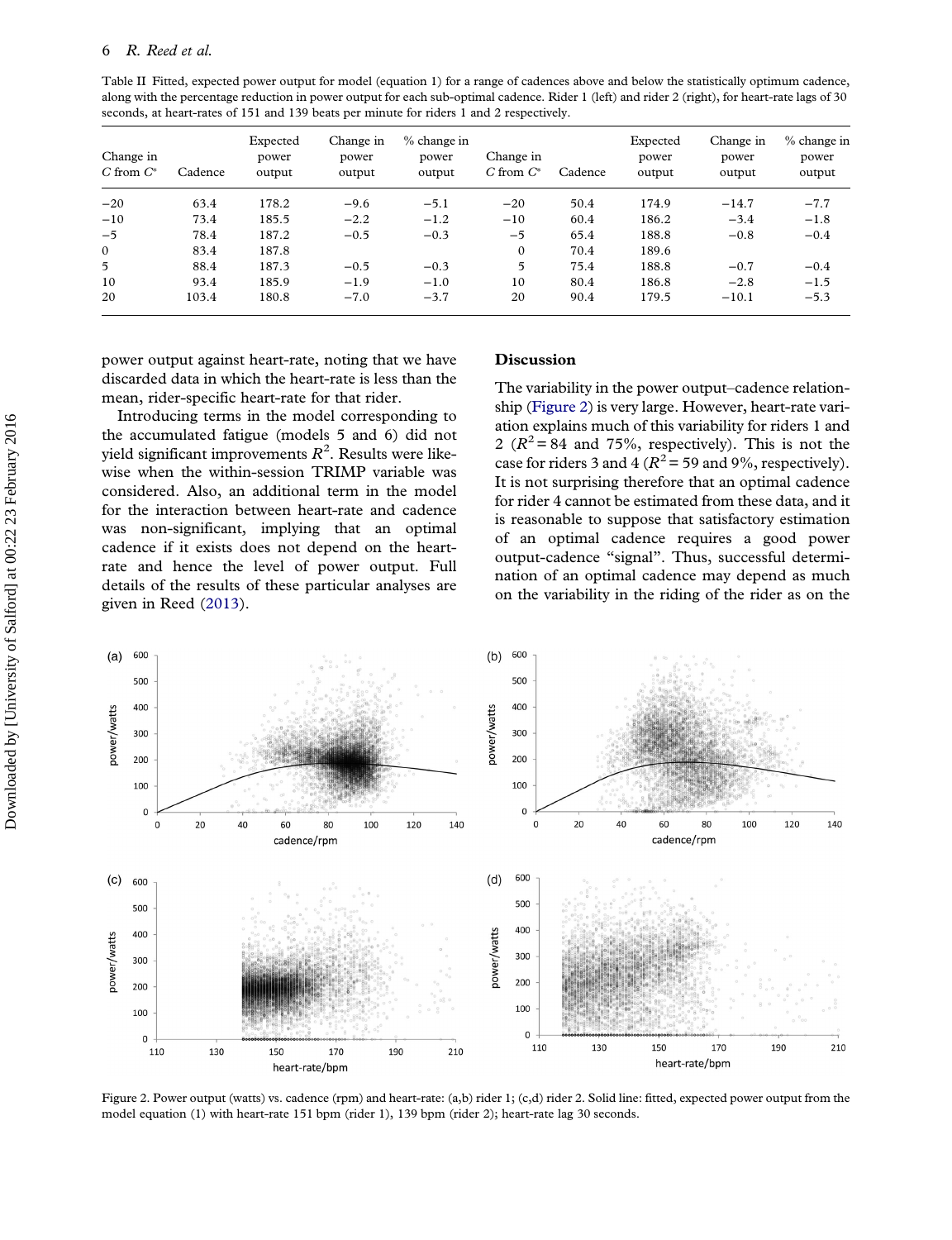<span id="page-7-0"></span>biomechanics/physiology of the rider. If a rider does not vary his/her cadence much, then there will be scant information about the heart-rate/power output/cadence relationship in their field data record. Indeed riders 1 and 2 in our study appeared to train at a variety of cadences, while the cadence of rider 4 was less variable. Rider 3 had a shorter training record.

In the methodology, heart-rate lag is a critical parameter. The literature suggests a value of 30 seconds for this parameter and the statistical evidence from the model fitting provided further support for this value.

The estimated optimal cadences obtained for riders 1 and 2 are both statistically significant (on the basis of the sizes of the standard errors of the cadence coefficients  $\alpha$  and  $\beta$  ([Table I\)](#page-5-0) in the model) and practically significant (on the basis of the reduction in power output when cadence is suboptimal, [Table II](#page-6-0) ). Riding at a cadence 20 rpm below optimum yields a mean power output reduction of 9.6 watts (5.1%) for rider 1 and 14.7 watts (7.7%) for rider 2. The optimal cadences tally with the riders' preferred cadences.

A statistically significant effect does not establish a cause. An underlying, instrumental variable may be the cause (see e.g. Angrist, Imbens, & Rubin, [1996\)](#page-8-0). For example, for a given heart-rate, preferred cadences and power output may be changed by the training load and this may be reflected in a higher cardiovascular drift (Jeukendrup & van Diemen, [1998;](#page-8-0) Wingo, Lafrenz, Ganio, Edwards, & Cureton, [2005\)](#page-9-0). To control for this potential effect, variables that quantify short-term and long-term training load are fitted, but do not have statistically significant effects. This does not mean that there is no effect on optimal cadence: if there is a linear effect, this analysis failed to detect it. The actual relationship between expected power output and within-session TRIMP may in fact be non-linear: there may be both a warm-up effect and a progressive increase in heart-rate response during a session. Physiological systems will be fully functioning only after some time, so that, up to a point, a cyclist becomes increasingly efficient as more TRIMPS are banked. Furthermore, additional factors that will influence heart-rate response to a given power output are ambient temperature, altitude/barometric pressure (unlikely to have changed notably in this study), and dehydration. Unless a cyclist completely replaces fluids lost through sweating, their heart-rate response should increase progressively during exercise. On a hot day and a long ride this change could exceed 10 bpm from beginning to end. The relationship between power output and within-session TRIMP may therefore be an inverted "U" of some kind. It would be a significant challenge to model the within-session

TRIMP in this way, although given data relating to such additional factors an extended study could be envisaged. Also, long-term fatigue may be compounded with increasing fitness. Gradient may also affect the optimal cadence for a given power output (Arkesteijn, Jobson, Hopker, & Passfield, [2013](#page-8-0)), so that hilly and flat training rides may make a difference to the optimal cadence.

This study does not measure the intensities of training sessions, and no direct information (e.g. via training diaries) about the nature of specific sessions was available. Models with other covariates were fitted to the data but no conclusive results were obtained. Such covariates related to: cumulative short-term session duration; session variables calculated using the concept of normalised power output; and interactions terms. In particular, a heart-rate/cadence interaction term, which allows the possibility of optimal cadence varying with heart-rate, did not improve the model fit, so that for these riders optimal cadence does not appear to be power output dependent. Finally, heart-rate lag (l) is a key model parameter that must be chosen carefully. In this study, for riders 1 and 2 the appropriate value (based on the explanatory power of the model) was 30 seconds  $(l = 6)$ . This value concurs with other studies in the literature (e.g. Stirling et al., [2008\)](#page-9-0).

Riders 1 and 2 were the younger riders in this study, although no conclusion should be drawn from this. Consideration of an age effect would require further investigation. Indeed we reiterate that this study does not seek to draw conclusions on general physiological or biomechanical mechanisms. We merely present a methodology for determining for an individual rider the cadence that maximises his/her power output for a given heart-rate.

#### Conclusions

This study presents methodology for estimating optimal cadence for individual road cyclists from data on within-session power output, heart-rate, and cadence. The methodology supposes that power output is explained by rider specific heartrate and cadence, and uses non-linear regression to model the relationship between these variables. Optimal cadences are yielded for two of the four riders in the study (83 and 70 rpm, respectively). These values concur with the riders' own preferred cadences (82–92 rpm and 65–75 rpm, respectively). The optimal cadences are practically significant because variation from optimal cadence appears to lead to important reductions in power output.

The study of the effects of short- and long-term training load, through the inclusion in the model of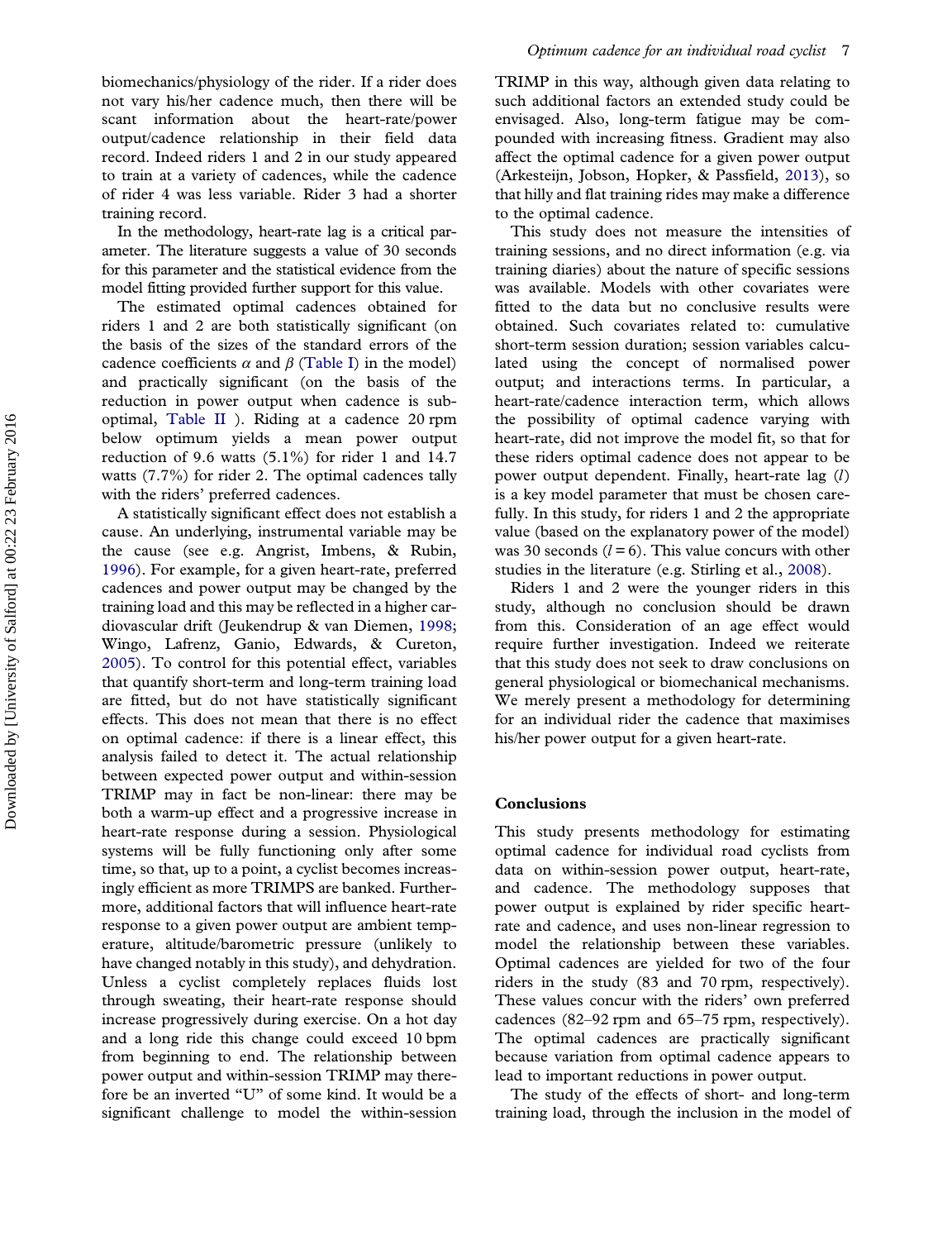<span id="page-8-0"></span>covariates that measure training load, was inconclusive. The fitted model did not consider a session effect. Instead all data were combined into one stream for each rider. Ideally, the nature of a session recorded through a training diary would be available and could be used as a covariate. The study does however focus on higher intensity power output by only considering those parts of sessions for which the heart-rate was above average.

The proposed methodology could be implemented by any road cyclists to calculate their indivdual optimal cadence: a cyclist will need to collect power output, heart-rate, and cadence measurements from training sessions over an extended period (>6 months); ride at a range of cadences within those sessions; and calculate his/her optimal cadence periodically to take account of possible changes in fitness. While the participants were not elite cyclists, this does not a limit the study as the methodology is necessarily rider specific. The heart-rate lag is an important parameter, and this needs to be chosen carefully.

An important limitation is that the fitted model does not account for whether the cyclist is riding in or out of the saddle. Optimal cadence may be specific not only to a rider but also to his/her mode of riding. In principle, the methodology can accommodate riding mode if it is measured, either through a rider controlling and reporting riding mode or through some monitoring device located on the saddle.

Twitter promotion: methodology to find a rider's best cadence using power, heart-rate, and cadence collected on the bike

#### Disclosure statement

No potential conflict of interest was reported by the authors.

# Funding

This work has been supported in part by EPSRC [EP/ F006136/1], [EP/F005792/1].

#### References

- Abbiss, C. R., Peiffer, J. J., & Laursen, P. B. ([2009](#page-1-0)). Optimal cadence selection during cycling. International Sports Medicine Journal, 10, 1–15. Retrieved from Sabinet: [http://reference.](http://reference.sabinet.co.za/sa_epublication_article/ismj_v10_n1_a1) [sabinet.co.za/sa\\_epublication\\_article/ismj\\_v10\\_n1\\_a1](http://reference.sabinet.co.za/sa_epublication_article/ismj_v10_n1_a1)
- Angrist, J. D., Imbens, G. W., & Rubin, D. B. ([1996](#page-7-0)). Identification of causal effects using instrumental variables. Journal of the American Statistical Association, 91, 444–455. [doi:10.1080/01621459.1996.10476902](http://dx.doi.org/10.1080/01621459.1996.10476902)
- Arkesteijn, M., Jobson, S. A., Hopker, J., & Passfield, L. ([2013](#page-7-0)). Effect of gradient on cycling gross efficiency and technique.

Medicine and Science in Sports and Exercise, 45, 920–926. [doi:10.1249/MSS.0b013e31827d1bdb](http://dx.doi.org/10.1249/MSS.0b013e31827d1bdb)

- Calvert, T. W., Banister, E. W., Savage, M. V., & Bach, T. ([1976\)](#page-5-0). A systems model of the effects of training on physical performance. IEEE Transactions on Systems Man Cybernetics, 6, 94–102. [doi:10.1109/TSMC.1976.5409179](http://dx.doi.org/10.1109/TSMC.1976.5409179)
- Casella, G., & Berger, R. L. [\(2002](#page-4-0)). Statistical inference (2nd ed.). Pacific Grove, CA: Duxbury Press. ISBN-13: 978-0-534- 24312-8
- Chavarren, J., & Calbet, J. A. L. [\(1999](#page-2-0)). Cycling efficiency and pedalling frequency in road cyclists. European Journal of Applied Physiology, 50, 555–563.
- Churchill, T., Sharma, D., & Balachandran, B. M. ([2009\)](#page-2-0). Correlation of training load and heart-rate variability indices in elite cyclists. In Koning & Scarf (Eds.), Mathematics in sport II (pp. 191–196). London: The Institute of Mathematics and Its Applications.
- Coast, J. R., & Welch, H. G. ([1985\)](#page-1-0). Linear increase in optimal pedal rate with increased power output in cycle ergometry. European Journal of Applied Physiology, 53, 339–342. [doi: 10.](http://dx.doi.org/10.1007/BF00422850) [1007/BF00422850](http://dx.doi.org/10.1007/BF00422850)
- Eckermann, P., & Millahn, H. P. ([1967](#page-1-0)). Der Einfluss der Drehzahl auf die Herzfrequenz und die Sauerstoffaufnahme bei konstanter Leistung am Fahrradergometer. Internationale Zeitschrift für angewandte Physiologie einschließlich Arbeitsphysiologie, 23, 340–344.
- Foss, O., & Hallen, J. [\(2004](#page-1-0)). The most economical cadence increases with increasing workload. European Journal of Applied Physiology, 92, 443–451. [doi:10.1007/s00421-004-1175-5](http://dx.doi.org/10.1007/s00421-004-1175-5)
- Grazzi, G., Alfieri, N., Borsetto, C., Casoni, I., Manfredini, F., Mazzoni, G., & Conconi, F. ([1999\)](#page-2-0). The power output/heartrate relationship in cycling: Test standardization and repeatability. Medicine and Science in Sports and Exercise, 31, 1478–1483. [doi:10.1097/00005768-199910000-00019](http://dx.doi.org/10.1097/00005768-199910000-00019)
- Hagberg, J. M., Mullin, J. P., Giese, M. D., & Spitznagel, E. [\(1981\)](#page-1-0). Effect of pedalling rate on submaximal exercise responses of competitive cyclists. Journal of Applied Physiology, 51, 447–451. American Physiology Society. Retrieved from <http://jap.physiology.org/content/51/2/447>
- Jacobs, R. D., Berg, K. E., Slivka, D. R., & Noble, J. M. ([2013\)](#page-1-0). The effect of cadence on cycling efficiency and local tissue oxygenation. The Journal of Strength & Conditioning Research, 27, 637–642. [doi:10.1519/JSC.0b013e31825dd224](http://dx.doi.org/10.1519/JSC.0b013e31825dd224)
- Jeukendrup, A., & van Diemen, A. ([1998](#page-2-0)). Heart-rate monitoring during training and competition in cyclists. Journal of Sports Sciences, 16, S91–S99. [doi:10.1080/026404198366722](http://dx.doi.org/10.1080/026404198366722)
- Jobson, S. A., Passfield, L., Atkinson, G., Barton, G., & Scarf P. A. [\(2009\)](#page-4-0). The analysis and utilisation of cycling training data. Sports Medicine, 39, 833–844. [doi:10.2165/11317840-](http://dx.doi.org/10.2165/11317840-000000000-00000) [000000000-00000](http://dx.doi.org/10.2165/11317840-000000000-00000)
- Kariya, T., & Kurata, H. ([2004\)](#page-4-0). Generalized least squares. Chichester: Wiley. ISBN 0-470-86697-7
- Kendall, M., Stuart A., Ord, K., & Arnold, S. [\(1999\)](#page-5-0). Kendall's theory of advanced statistics vol 2A: Classical inference and the linear model. London: Arnold. ISBN 0340662301
- Leirdal, S., & Ettema, G. ([2011\)](#page-1-0). The relationship between cadence, pedalling technique and gross efficiency in cycling. European Journal of Applied Physiology, 111, 2885–2893. [doi:10.1007/s00421-011-1914-3](http://dx.doi.org/10.1007/s00421-011-1914-3)
- MacIntosh, B. R., Neptune, R. R., & Horton, J. F. ([2000\)](#page-2-0). Cadence, power and muscle activation in cycle ergometry. Medicine and Science in Sports and Exercise, 32, 1281–1287. [doi:0195-9131/00/3207-1281/0](http://dx.doi.org/0195-9131/00/3207-1281/0)
- Morton, R. H., Fitz-Clarke, J. R., & Banister, E. W. ([1990\)](#page-4-0). Modelling human performance in running. Journal of Applied Physiology, 69, 1171–1177. American Physiology Society. Retrieved from <http://jap.physiology.org/content/69/3/1171>